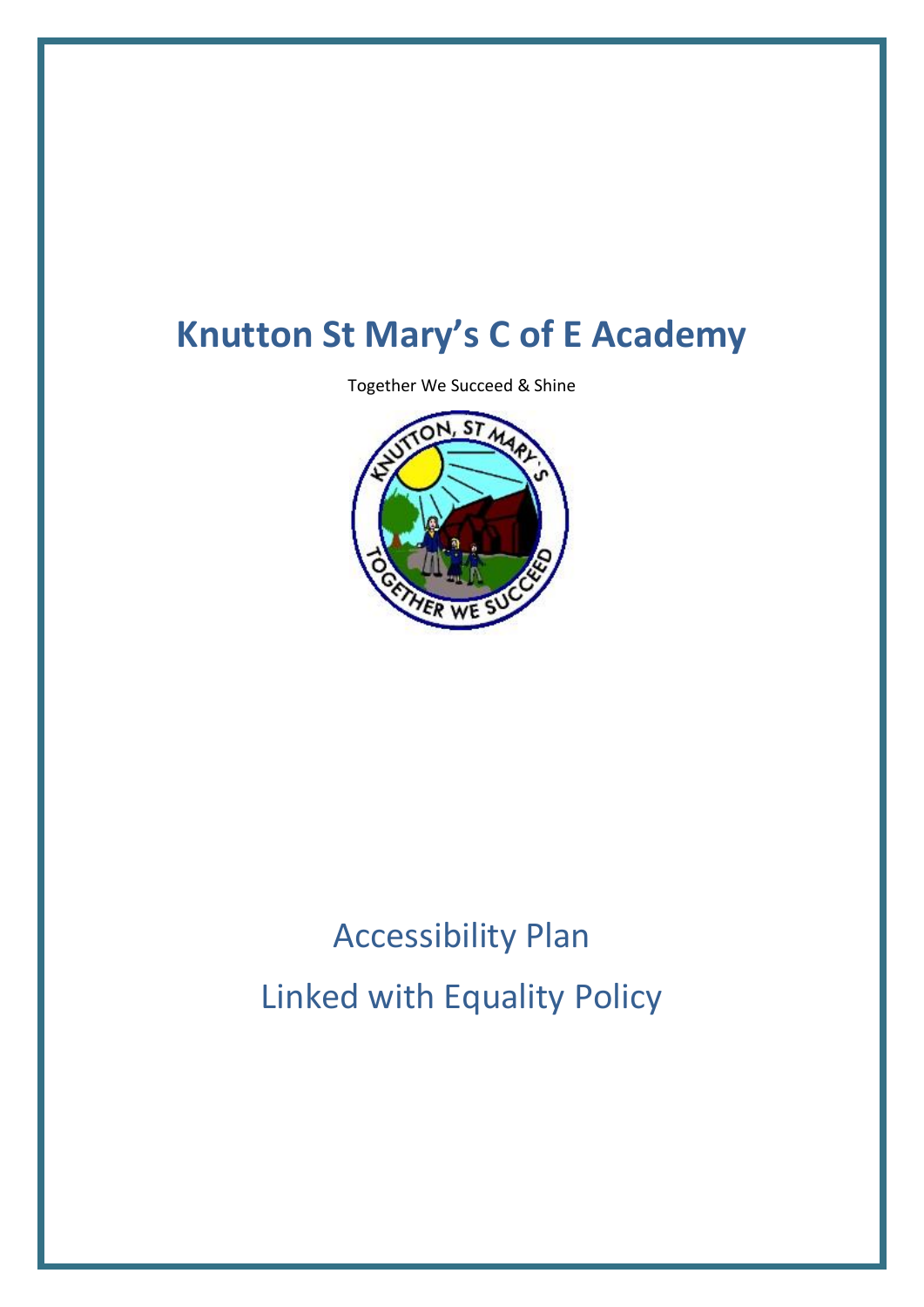#### **Contents**

#### **Statement of intent**

This plan should be read in conjunction with the **School Development Plan** and outlines the proposals of the governing board of **Knutton St Mary's C of E Academy** to increase access to education for pupils with disabilities in the three areas required by the planning duties in the Equality Act 2010.

A person is regarded as having a disability under the Act where the person has a physical or mental impairment that has a substantial and long term adverse effect on their ability to carry out normal day-to-day activities.

This plan aims to:

- Increase the extent to which pupils with disabilities can participate in the school curriculum.
- Improve the environment of the school to increase the extent to which pupils with disabilities can take advantage of education, benefits, and facilities and associated services provided.
- Improve the availability of accessible information, which is readily available to other pupils, to pupils with disabilities.

The above aims will be delivered within a reasonable timeframe, and in ways which are determined after taking into account the pupil's disabilities and the views of the parents/carers and pupil. In the preparation of an accessibility strategy, the LA must have regard to the need to allocate adequate resources in the implementation of the strategy.

The governing board also recognises its responsibilities towards employees with disabilities and will:

- Monitor recruitment procedures to ensure that persons with disabilities are provided with equal opportunities.
- Provide appropriate support and provision for employees with disabilities to ensure that they can carry out their work effectively without barriers.
- Undertake reasonable adjustments to enable staff to access the workplace.

The plan will be resourced, implemented, reviewed and revised regularly in consultation with:

- The parents/carers of pupils
- The principal and other relevant members of staff
- Governors
- **•** External partners

This plan is reviewed to take into account the changing needs of the schools and its pupils, and where the school has undergone a refurbishment.

Signed by:

**Principal** Date:

Chair of governors Date:

Next review date: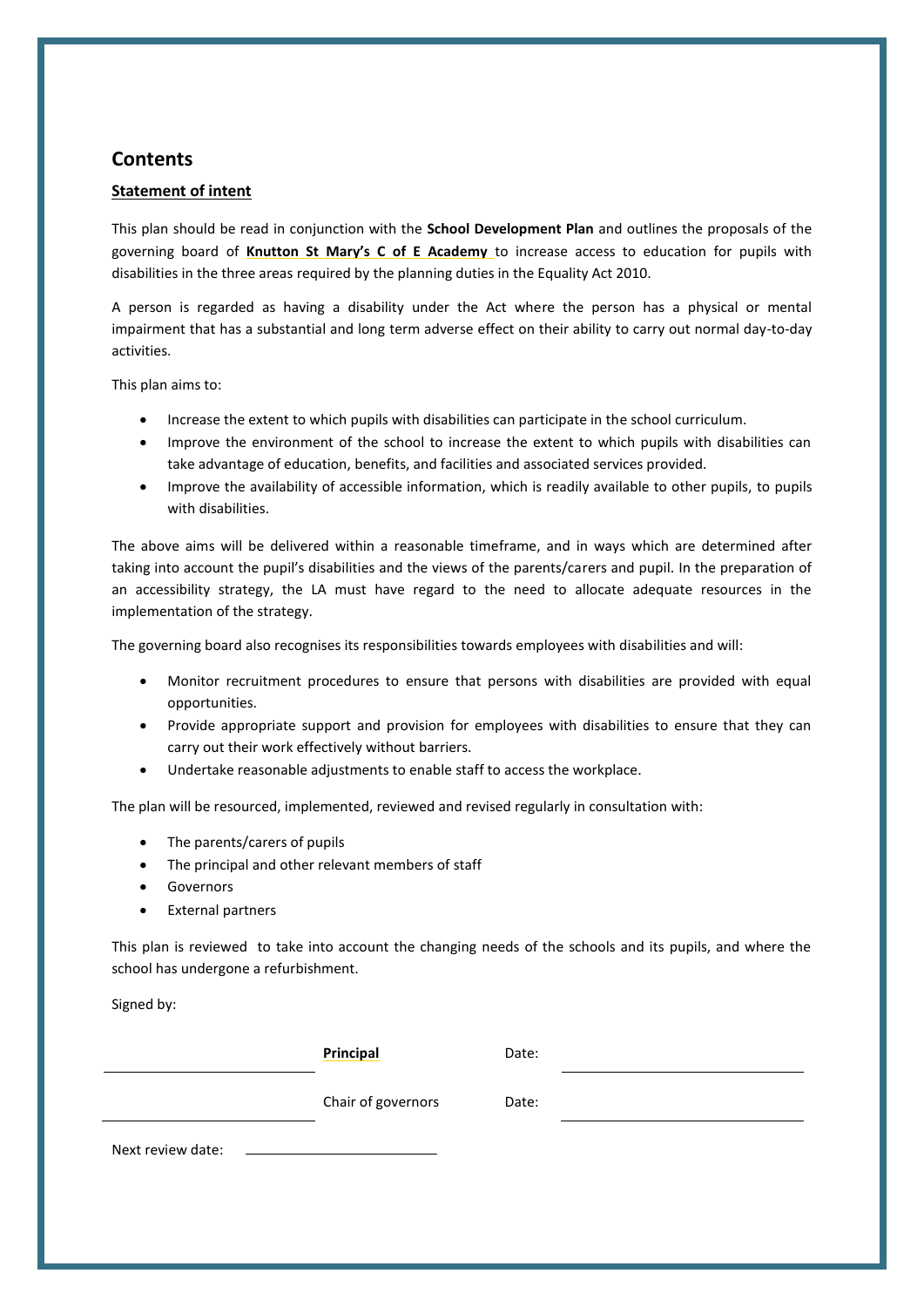## **Planning duty 1: Curriculum**

Governing boards should undertake an audit of the extent to which pupils with disabilities can access the curriculum on an equal basis with their peers. Short, medium and long term action should then be identified to address specific gaps and improve access. All procedures will be carried out in a reasonable time, and after taking into account pupils' disabilities and the preferences of the pupils themselves or their parents/carers.

|                    | <b>Issue</b>                                                                                                                                   | <b>What</b>                                       | <b>Who</b>                                     | <b>When</b>    | <b>Outcome</b>                                                                                                       | <b>Review</b>  |
|--------------------|------------------------------------------------------------------------------------------------------------------------------------------------|---------------------------------------------------|------------------------------------------------|----------------|----------------------------------------------------------------------------------------------------------------------|----------------|
| <b>Short term</b>  | Management does not<br>know if the school's<br>physical environment is<br>accessible                                                           | Audit of physical<br>environment                  | <b>Building surveyors</b>                      | Spring 2016    | School is aware of accessibility<br>barriers to its physical<br>environment, and will make a plan<br>to address them | Summer<br>2018 |
| <b>Medium term</b> | Learning environment of<br>pupils with visual<br>impairment is not<br>accessible (we do not have<br>any visually impaired pupils<br>in school. | Incorporation of<br>appropriate<br>colour schemes | <b>Bursar</b>                                  | Summer<br>2016 | Learning environment is accessible<br>to pupils with visual impairments                                              | Autumn<br>2018 |
|                    | Toilets are accessible                                                                                                                         | Handrails have<br>been installed<br>previously    | <b>Bursar</b>                                  | Summer<br>2016 | Access to toilets is increased                                                                                       | Autumn<br>2018 |
| Long term          | Children with physical<br>disabilities are able to<br>access school buildings                                                                  | None                                              | Reviewed by the<br><b>Principal and Bursar</b> | Summer<br>2016 | School buildings are fully accessible                                                                                | Autumn<br>2018 |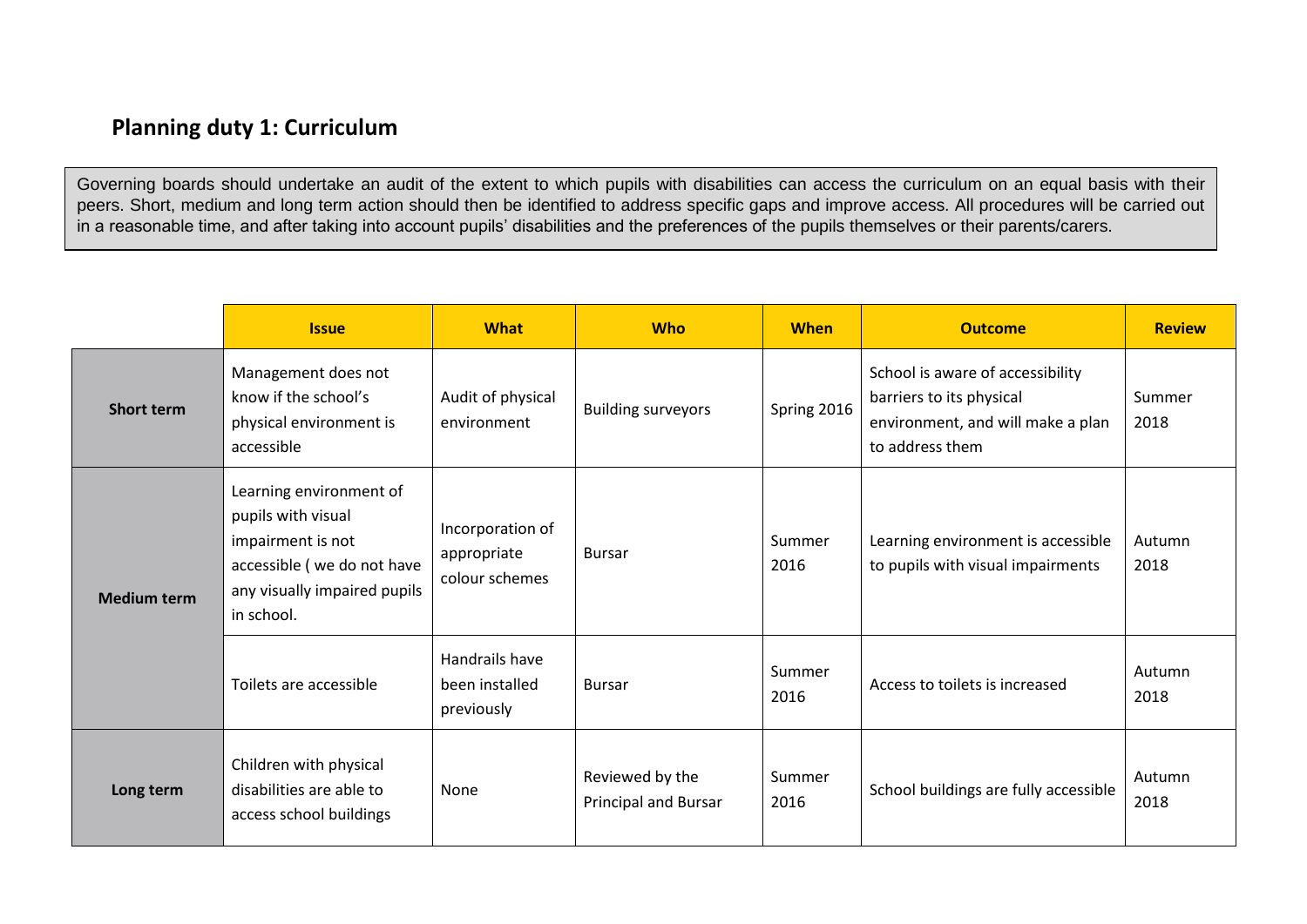### **Planning duty 2: Physical environment**

Governing boards should undertake an audit of the extent to which pupils with disabilities can access the physical environment on an equal basis with their peers. Short, medium and long term action should then be identified to address specific gaps and improve access. All procedures will be carried out in a reasonable time, and after taking into account pupils' disabilities and the preferences of the pupils themselves or their parents/carers.

|                    | <b>What</b><br><b>Issue</b>                                               |                                                                                                                          | <b>Who</b>                                   | <b>When</b>    | <b>Outcome criteria</b>                                                                      | <b>Review</b>  |
|--------------------|---------------------------------------------------------------------------|--------------------------------------------------------------------------------------------------------------------------|----------------------------------------------|----------------|----------------------------------------------------------------------------------------------|----------------|
| <b>Short term</b>  | Staff members do not<br>know whether the<br>curriculum is accessible      | Audit of curriculum                                                                                                      | Headteacher/<br>teachers                     | Spring<br>2016 | Management and teaching<br>staff are aware of the<br>accessibility gaps in the<br>curriculum | Summer<br>2018 |
|                    | Do staff members have the<br>skills to support pupils with<br><b>SEND</b> | CPD provided to staff members<br>Training for teachers on<br>differentiating the curriculum                              | Headteacher/<br>External<br>advisors/SENCO   | Summer<br>2016 | Staff members have the<br>skills to support children<br>with SEND                            | Autumn<br>2018 |
| <b>Medium term</b> | DO school trips do not take<br>into account pupils with<br><b>SEND</b>    | Needs of pupils with SEND<br>incorporated into planning<br>process and staff are aware of<br>the needs of their children | Teachers/SLT                                 | Spring<br>2016 | Planning of school trips<br>takes into account pupils<br>with SEND                           | Summer<br>2018 |
| Long term          | Can pupils with SEND<br>access lessons                                    | Provide tablets and other<br>adjustments suitable to assist<br>pupils with their individual needs                        | Headteacher/ICT<br>Manager/SENCO/T<br>eacher | Autumn<br>2016 | Pupils with SEND can<br>access lessons                                                       | Spring 2018    |